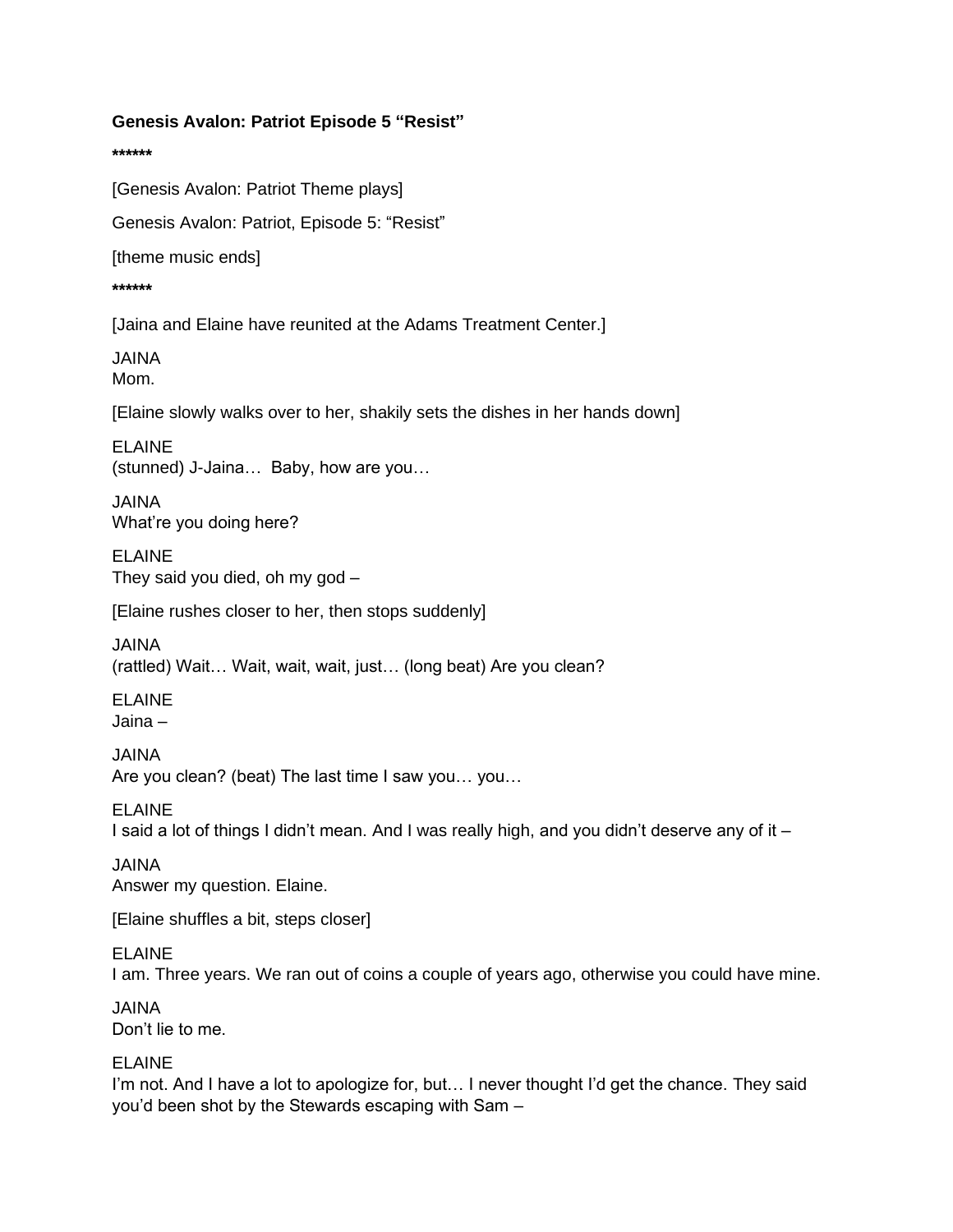JAINA

"Sam?" You… you know who he is?

[Elaine rifles through her jacket, pulls out papers]

### JAINA

My letters…

ELAINE

I read every one of them. Honey, what you've done… who you've become…

JAINA

You… you read them… so, you know… that I'm…

### ELAINE

You saved the world. And I thought I lost you before I could tell you how sorry I was for what I did to you. Jaina, baby, I am so sorry. But I am so proud of you.

JAINA

You really are clean. Aren't you.

### ELAINE

My daughter was the world's first superhero. She saved the world from a plague, from demons, and she gave her life trying to save those people from themselves. You're damn right I got clean. (beat, cautious) Would it be okay if I hugged you, honey?

[pause]

JAINA [holding back tears] Uh, yeah... yeah, I'd like that. Mom.

[The two hug tightly]

ELAINE

(sniffling and whispering to herself) Oh thank you, gods, thank you so much for bringing her back…

JAINA (hugs back, sniffling, too)

**\*\*\*\*\*\***

[A door opens to Casey's office in the Freedom Press HQ, Evan steps inside. The door shuts behind him.]

EVAN Casey? You awake?

**CASEY** Yes, Evan, but I'm busy.

[Casey types on her machine]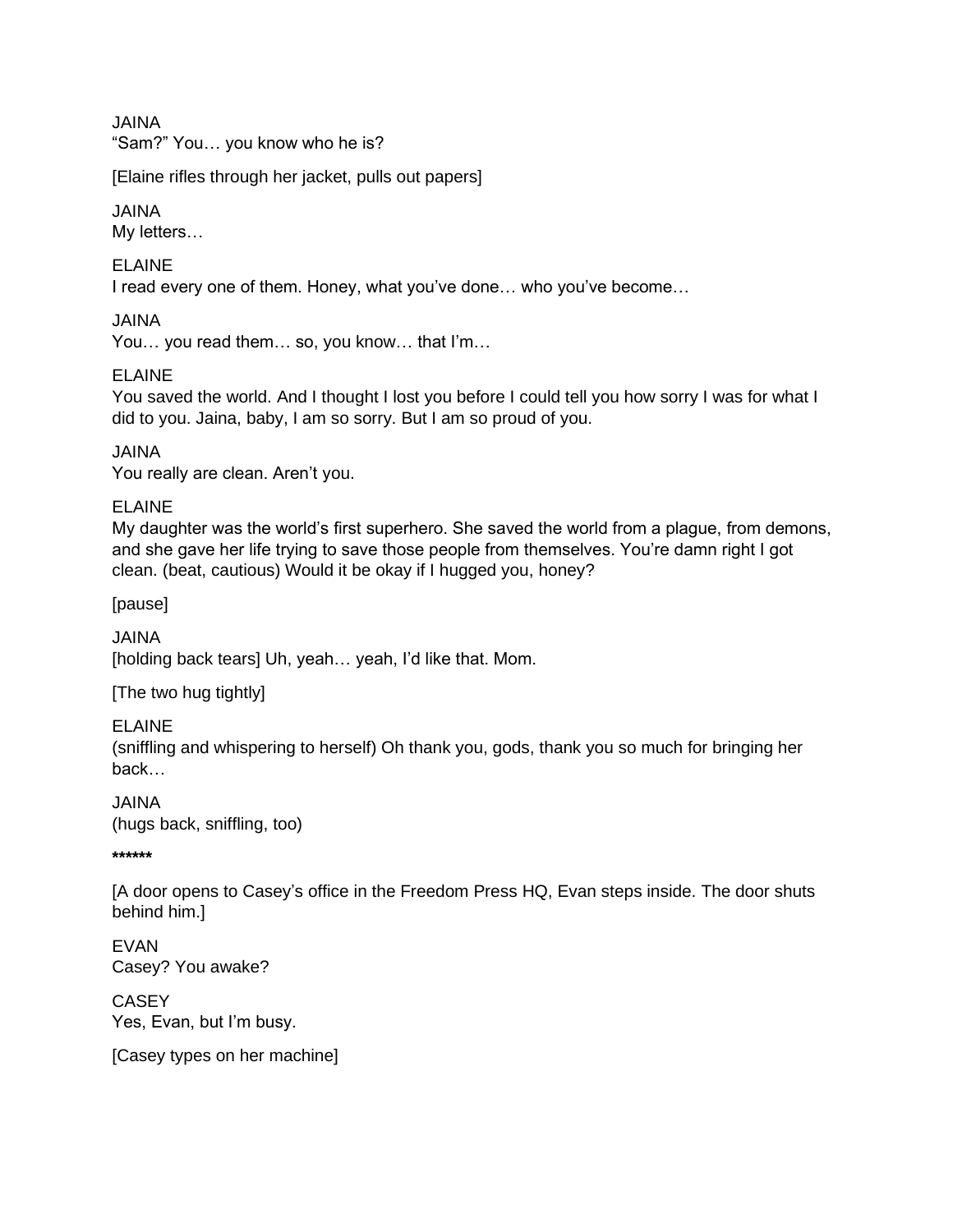**CASEY** 

Go away.

EVAN

(Sighs) You know I'm not gonna just go away cause you told me to. You know what we need to do now, right?

[Casey keeps typing occasionally, getting distracted]

# **CASEY**

Yeah, we need to send King Arthur's pals packing on their way to deal with their own problems. Just like how they left us to deal with ours. I'm sure Noir and Leo can take care of themselves.

# EVAN

That's cold, even for you. [beat] Casey… Avalon's alive. We have to help her.

# **CASEY**

Avalon left, Evan. She left. And even though she was apparently alive and well, she never came back. She didn't come back to us! We've been doing all of this by ourselves and she's just been.. I don't know… Sitting in some castle in England sipping tea, not a care in the world and I'm not… ugh!

[Casey throws something metal and the screen frizzes out on her computer]

**CASEY** Sabes que –

[She starts to push her wheelchair towards the door]

**CASEY** 

You know what? If you won't leave my room then I will. Move.

[Evan stops her]

EVAN

No. I'm not going to let you just run from this problem. I know why you're really upset.

**CASEY** Really.

EVAN You're burning out.

**CASEY** I'm still fighting.

# EVAN

It's felt like all we've been doing for the last 6 years is spin our wheels and I know you've been doing everything you can, but you're the only one of us with Superpowers. And even though we all help out… it's not the same.

**CASEY** (sighs) I don't resent your help.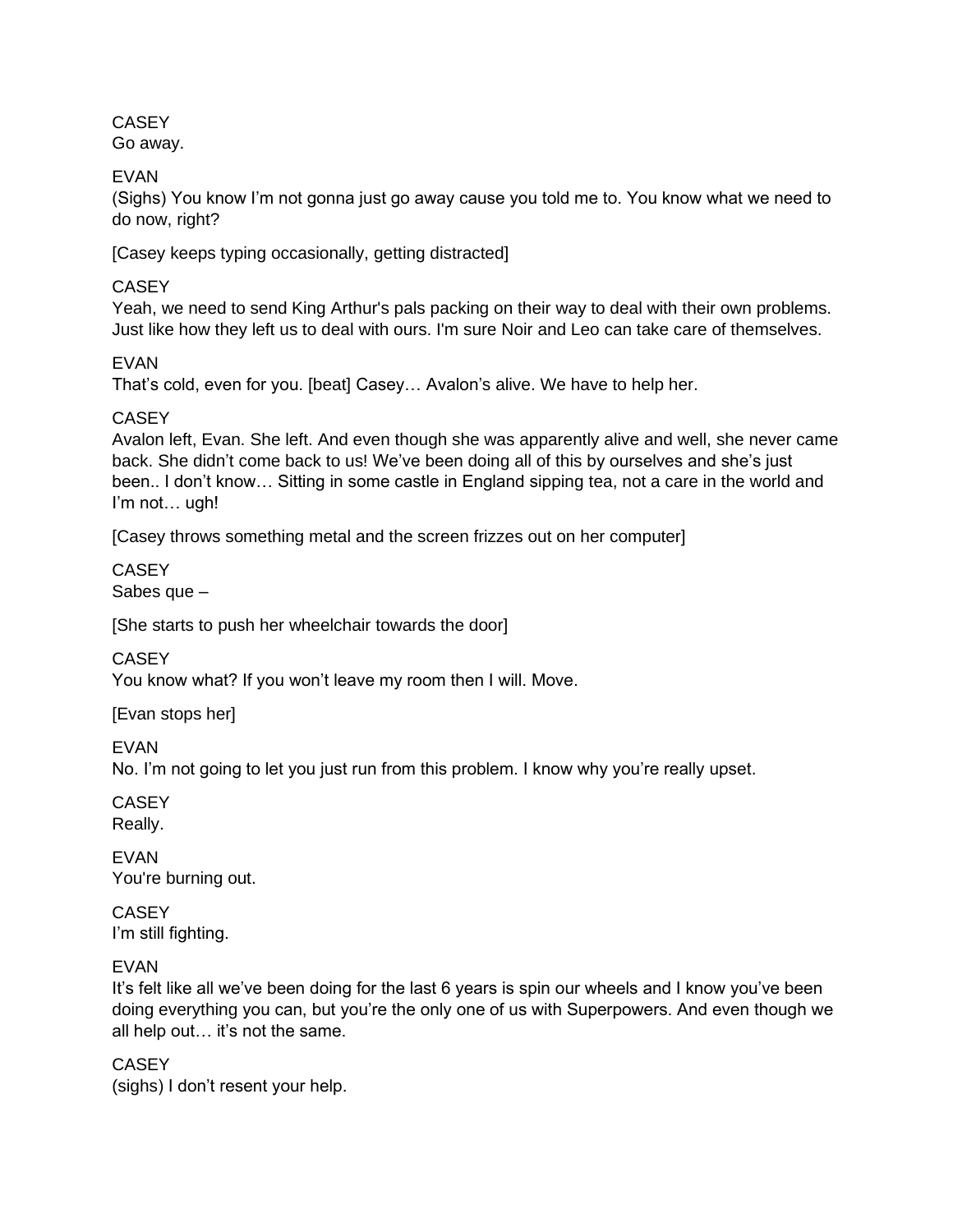## EVAN

I didn't say you do, but if you're resenting Genesis Avalon for not being here? I mean, I kind of understand that. But it doesn't mean we just let her get captured or something. We have to help her. We have to help Exodus. Because it's what we do.

**CASEY** 

I know, I know… I just… I'm just so…

### EVAN

You're angry. I totally get that. But maybe if we can find Avalon, we help her. We didn't know she was alive, maybe she didn't know how bad it was here.

[Casey rolls her chair back a bit]

**CASEY** 

Ugh, stop being logical. I hate it when Logical Evan comes out.

EVAN

(chuckles) Someone around here has to be logical. Now. Let's go talk to the reincarnation of a medieval knight and the man who can turn into a panther and find out what the hell is going on.

[Footsteps as Evan walks to the door]

**CASEY** 

(laughs) Well, when you put it that way...

[Casey follows in her wheelchair]

[The sounds of the larger Freedom Press operation come into focus]

JULIAN

Hey, Casey. A message came in over the affiliate line.

KERRI

Julian and I were just about to come and get you. It started blinking while we were chatting with Leo and Noir, but I don't think it's been there long.

**CASEY** 

Well, well, well, let's see.

[Casey types on the computer, bringing up the message]

**CASEY** 

The Roadies. Looks like they picked up a woman in Rochester.

[Footsteps as Noir runs over to them]

NOIR Is it Jaina?

**CASEY** 

I dunno. They, they never operate with names. It's too easy to accidentally give something away if you get caught.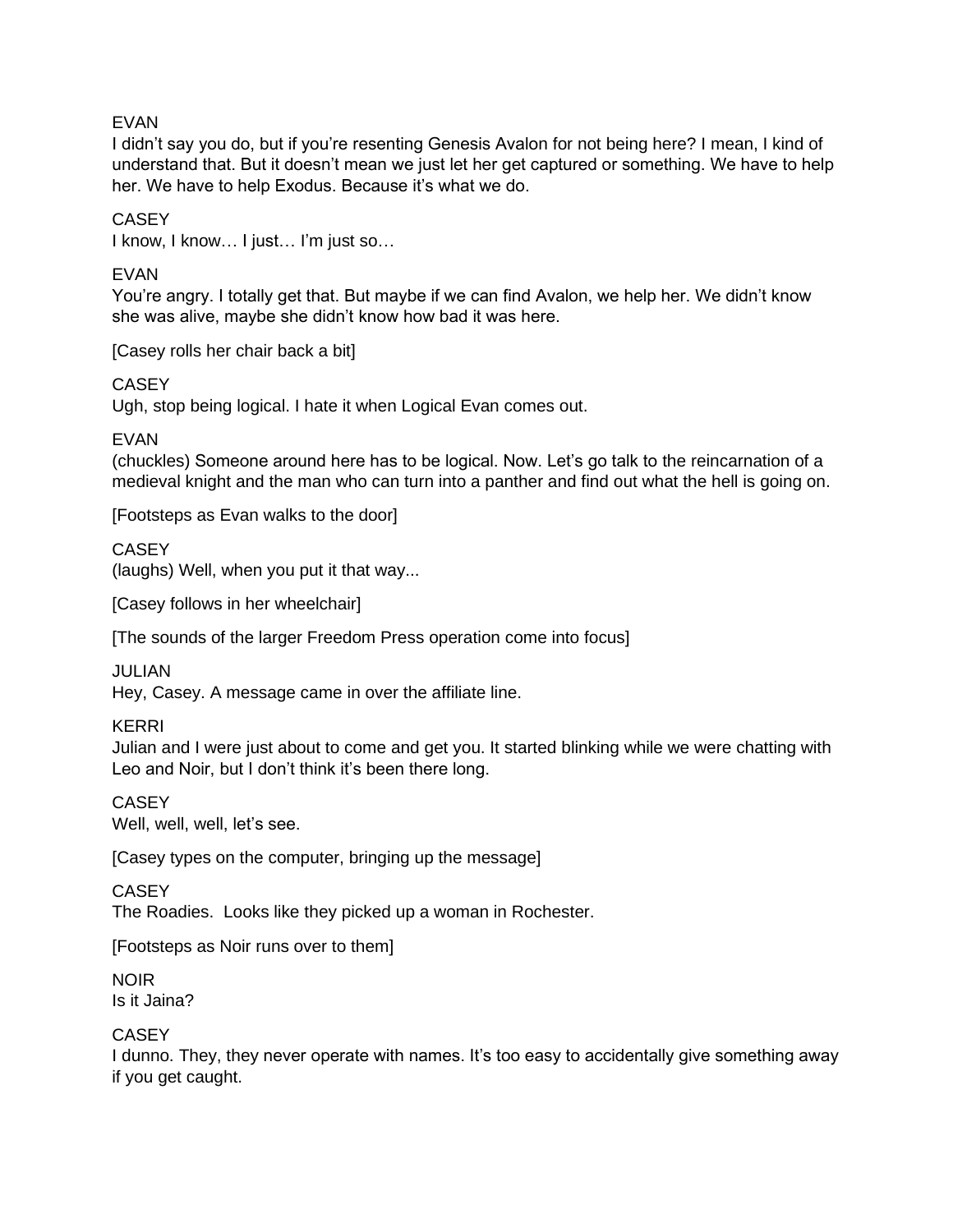NOIR

So… if it was Jaina, where is she now? With them still?

[Casey keeps typing and looking through the messages]

## **CASEY** No, Chicago.

JULIAN Hey, that works. We've got the Lake Shore Limited going out soon.

EVAN The train?

[Evan leans over and types on the computer, bringing up a map]

EVAN

Yeah, if they could get Jaina on it with our other supplies…

KERRI The conductor and most of the crew are sympathizers. They've falsifying records at checkpoints to cover for us.

## JULIAN

I'll send a message to the Chicago folks, see if Jaina is there.

**CASEY** 

Thanks, Julian. If she is, get her on that train. We'll meet her at the station.

**\*\*\*\*\*\***

[Elaine sits down on a couch in a quiet office at the Treatment Center]

## ELAINE

How did knowledge that you're alive not make it back to the US?

[Jaina pulls a chair out, scraping it over the floor, then takes a seat]

JAINA

I don't know. We told the Freedom Press - or tried to. I wanted to come back sooner, but first, it was Morgan Le Fay, then it was helping the king stabilize his claim to the UK and then, it was just… I don't know, easier to tell myself that the US would figure itself out… I sound like such a coward.

[Elaine opens a bottle and pours them both glasses of water]

## ELAINE

No. You sound like someone who is stretched too thin. Not every problem can be solved with a superpower. You can't know people's minds or their motives.

JAINA

No. No, I guess I can't…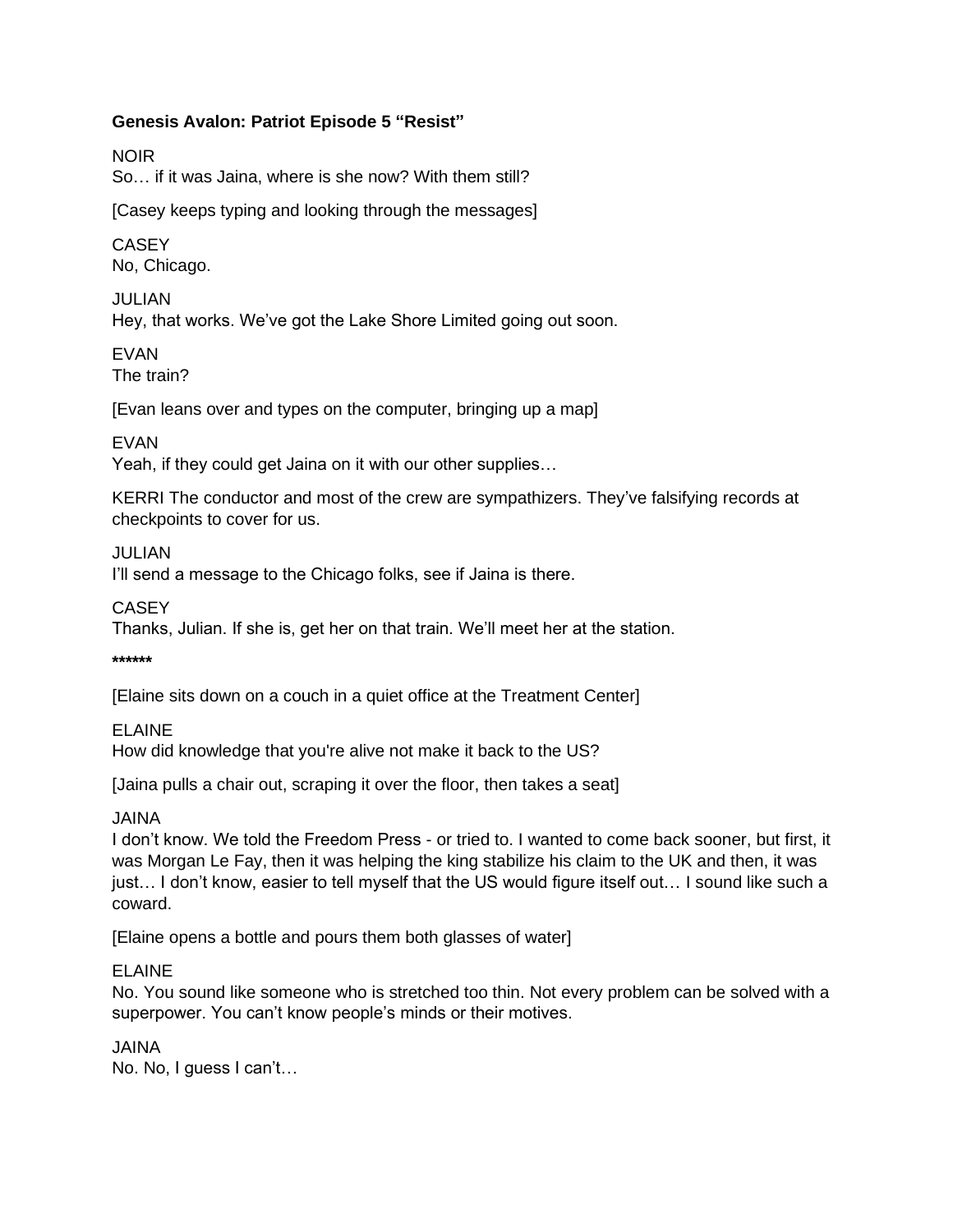## ELAINE

The important thing is that you're back now. And that you are going to get your husband back. I still can't believe you're married.

### JAINA

When you meet him, you'll see why. He actually likes my stubbornness. Or, so he says.

### ELAINE

Well, I can't take credit for that. You got the stubbornness from your father.

### JAINA

My father… (beat) Mom, I heard something and it's… hard, really hard to believe, but… I need to ask you a few questions about him. Is that okay?

### [Elaine shifts a bit]

## ELAINE

Um, sure, I guess. I mean, I don't know what it is so I don't know if I can help…

### JAINA

I- I just don't want to… bring up anything painful.

### ELAINE

Jaina, you don't conquer the kind of demons I had to without facing your past. Your father's death was a long time ago. Yes, I used because of it, but… I don't use now. And I'm far enough away from it to talk about it. Objectively. So… ask away.

[Jaina shifts in her seat]

#### JAINA

Calhoun Masters. Yeah, the politician, the demon assassin from my last few letters. That Calhoun. He said he was my brother. And that he killed dad. That… is that even possible?

[There's a very uneasy pause]

## ELAINE

Oh… Oh, boy. Um… well, to start… yes. Before you were born, your dad and I were pretty on and off. And he had an affair - well, not really, we were just "off" at the time - I just didn't know the details. But, I knew that he had a son because of it. I only met the kid once. And his name was Calhoun, so... it could have been the man in your letters. He was a very angry little boy and his mother… I didn't trust her. She scared me, to be honest. She had her claws in your father and for a while there, I thought he and I really were over. But, then he started coming back around. He said that Lily - I think that was her name - was very possessive and seemed to disappear all the time without an answer.

#### JAINA

Was it Lily or... or was it Lilith?

## ELAINE

My god, it might have been. It was a long time ago, though. I got pregnant with you and I didn't see them again. Your dad cut them off. I just assumed he made it clear that they were not his family, we were. For however long that lasted.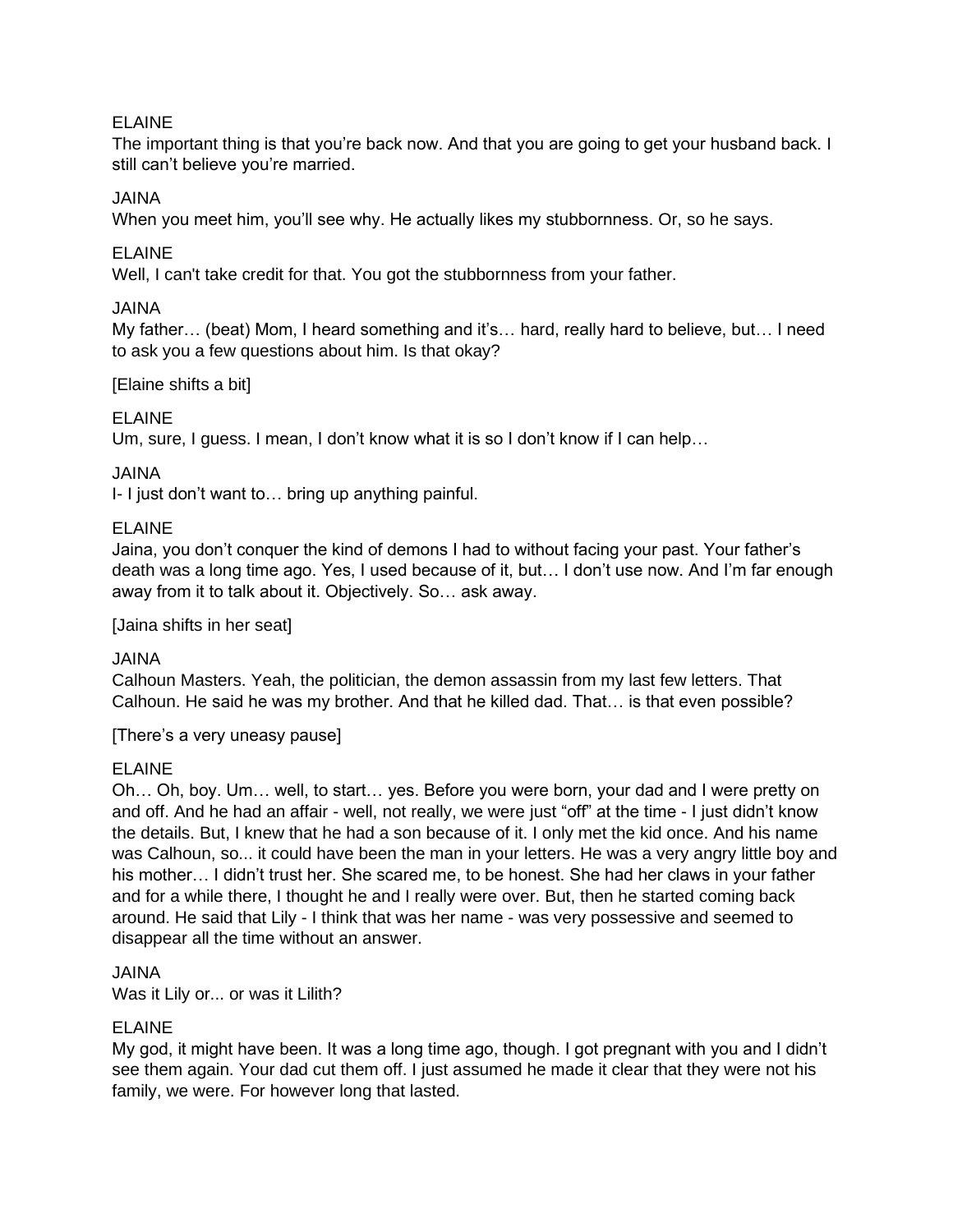## [Jaina squirms a bit]

## JAINA

I think maybe Cal was telling the truth... My father… slept with a demon. I have a half-demon brother. What if it was Lilith?

[Elaine shifts a bit, working through her nerves]

## ELAINE

I… I can't imagine what you're thinking right now. (pause) I never thought you'd meet him.

## JAINA

You also didn't know he was demonic. How could you? Hell, I'm not even sure, but... when I was, um... in the Otherworld... I saw things. Glimpses of the past and the future. Some of it helped me understand how to defeat Mordred and Morgan. But, I think I also heard Calhoun and Lilith talking to each other. But, I just don't remember enough. (long sigh) Either way, Calhoun's the one who shot me. To think he's my own brother but he hated me that much…

[Elaine reaches out to Jaina to comfort her]

## ELAINE

Jaina, you've lived a good part of your life with your family not being there for you. Don't dwell on him. He's not your brother, not in the ways that matter. Just like I was hardly a mother.

[Jaina pulls away and stands up, pacing a bit in determination]

## JAINA

Well, either way, he's got my husband. And I'm going to get Sam back. Then, I'm going to make sure Calhoun can't hurt anyone else.

# ELAINE

Is that Jaina talking… or Genesis Avalon?

# JAINA

(little laugh of amusement) Uh… I'm not sure. Haven't had to be in the costume for a while. And Avalon seemed to bring nothing but problems here. I think… I think for now it's Jaina Tyler. And she needs to get to New York before they move Sam again.

## ELAINE

Well, then, Mrs. Tyler, let's get you where you need to go.

## JAINA

Well, you know, that's a great idea. I have no idea how the hell I'm gonna do it, though.

[Elaine gets up and walks over to Jaina]

# ELAINE

I'm sure you noticed when you were in the city limits, Chicago's not exactly booming. Most nonessential businesses are shut down, food bank lines are hours long. The treatment center was written off years ago by the new "Freedom and Security" party governor. He immediately pulled funding for most of the non-emergent medical facilities. Clinics, doctor's offices, and... most rehabilitation centers were shuttered. Those of us who were here helping to sponsor work to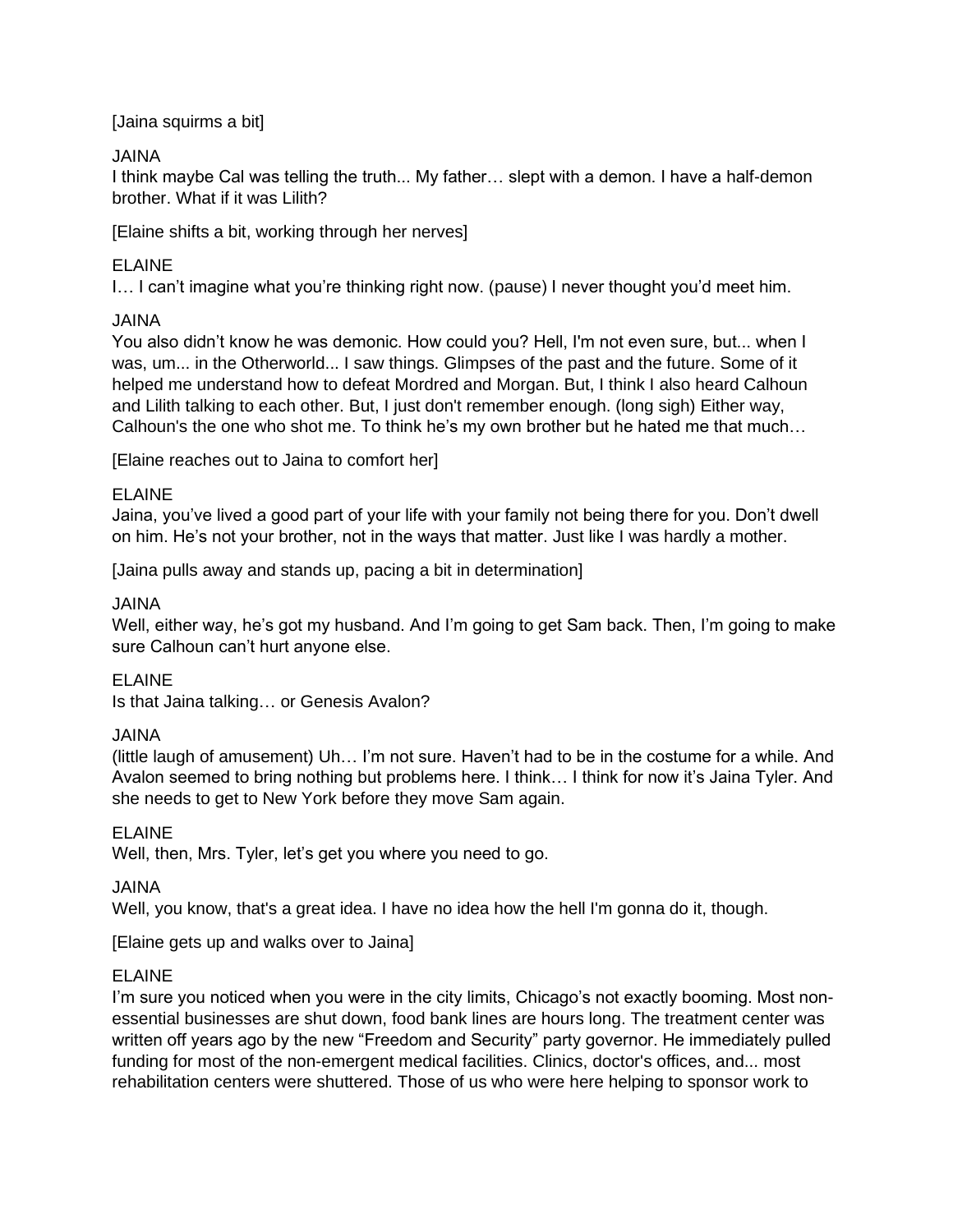keep this place running with a pittance of a budget, just enough to pay for the building to keep its lights on. We grow some of our own food… and the Voices of Freedom get us the rest.

JAINA

You have contacts with the Freedom Press?

## ELAINE

Yeah. They dropped you off in Chicago for a reason. They must have an extraction strategy. They're probably just waiting to hear from you.

## JAINA

How do you know so much about -

## ELAINE

I couldn't just sit back and do nothing after you died. If I could be one tenth of the woman you were - are - I needed to do that. But, I'm no Patriot. I'm just trying to help.

JAINA

If you help me… mom, they'll come after you. I'm sure that if Calhoun doesn't know I'm here yet, he will soon.

ELAINE I'll be fine –

## JAINA

Come with me. No, better yet, go to Canada. Use the Freedom Press, get out of the country.

ELAINE

I have people I'm helping here –

## JAINA

If this gets worse before it gets better, I don't want to lose you. When I get done here, I want to see you somewhere safe.

## ELAINE

(sighs) Okay. Fine. I will head north as soon as I can, and I'll keep my head down. But… in case that takes longer than it should… I want you to have something.

[Elaine walks over and pulls out a piece of paper]

ELAINE

Here. I wrote this to you, I had planned to send it to you, but then... then the news came that you were gone. But, I couldn't get rid of it.

JAINA

Mom, you don't need to –

## ELAINE

Yes, I really do. You deserve better than I gave you. This doesn't make up for what I put you through, but it at least is a start. I hope. (pause) Now. Let's get you out of here.

**\*\*\*\*\*\***

[Echoing footsteps approach Sam's cell in the prison ward]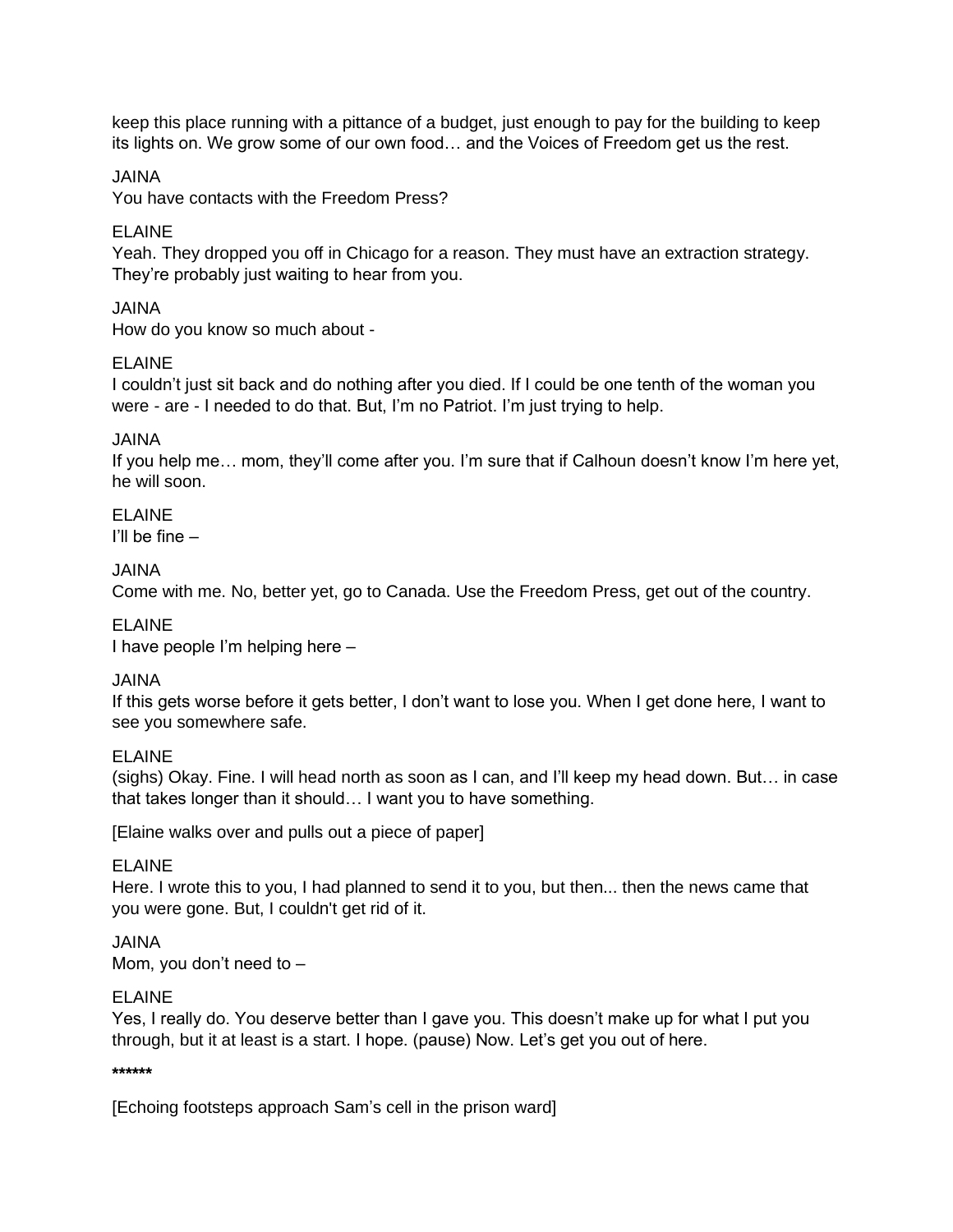### SAM

Oh, brilliant. Wonder what's on the agenda today? I'm fairly certain we haven't scheduled teatime into the daily regimen of "Torture Exodus Avalon until he talks." Which.. I am talking.

[The cell door unlocks and Calhoun steps inside]

SAM

I guess it's just a matter of whether or not you like what I'm saying...

[Calhoun closes the door behind him]

SAM

Calhoun. How long you gonna keep this up for? How long do you plan to keep me here?

[Calhoun paces quietly, watching Sam]

### SAM

What? No taunts and veiled threats today? You used to love rubbing all this in our faces. Threatening Jaina, threatening me. Killing her. How'd that feel? Mm? You claimed you were her brother… then you riddled her with bullets. I remember how it felt. And you're gonna pay for that one day.

### **CALHOUN**

Oh, get over it, it's not like she stayed dead. Everyone in the underworld knows Jaina "defied the gods, ascended to the status of Epic Hero," blahdeedee, blahdeedee, blah... (scoff) You should be thanking me.

#### SAM

You shameless worm. You're just mad you're never gonna amount to anything and that she's accomplished more while having a cuppa than you have in your entire life.

#### CALHOUN

You know, I have to say, I'm at least marginally impressed that you still have that smart mouth of yours. Most of the time, it's so tedious, but from one fellow smartmouth to another… golf clap.

#### [Calhoun golf claps]

SAM

Mate, I've heard your banter. You're not even in my league. Hell, you're not in my solar system. Your sun could go nova and I'd never even see it.

#### CALHOUN

And we're being tedious again…

[Ringing magic as Calhoun's demonic power swirls around Sam and hurts him]

SAM

(grunt of pain) Oh, that upgrade of yours is really annoying…

[As it lingers, Sam's heartbeat can be heard, straining over the magic. He drops to his knees]

SAM Guh… Bollocks!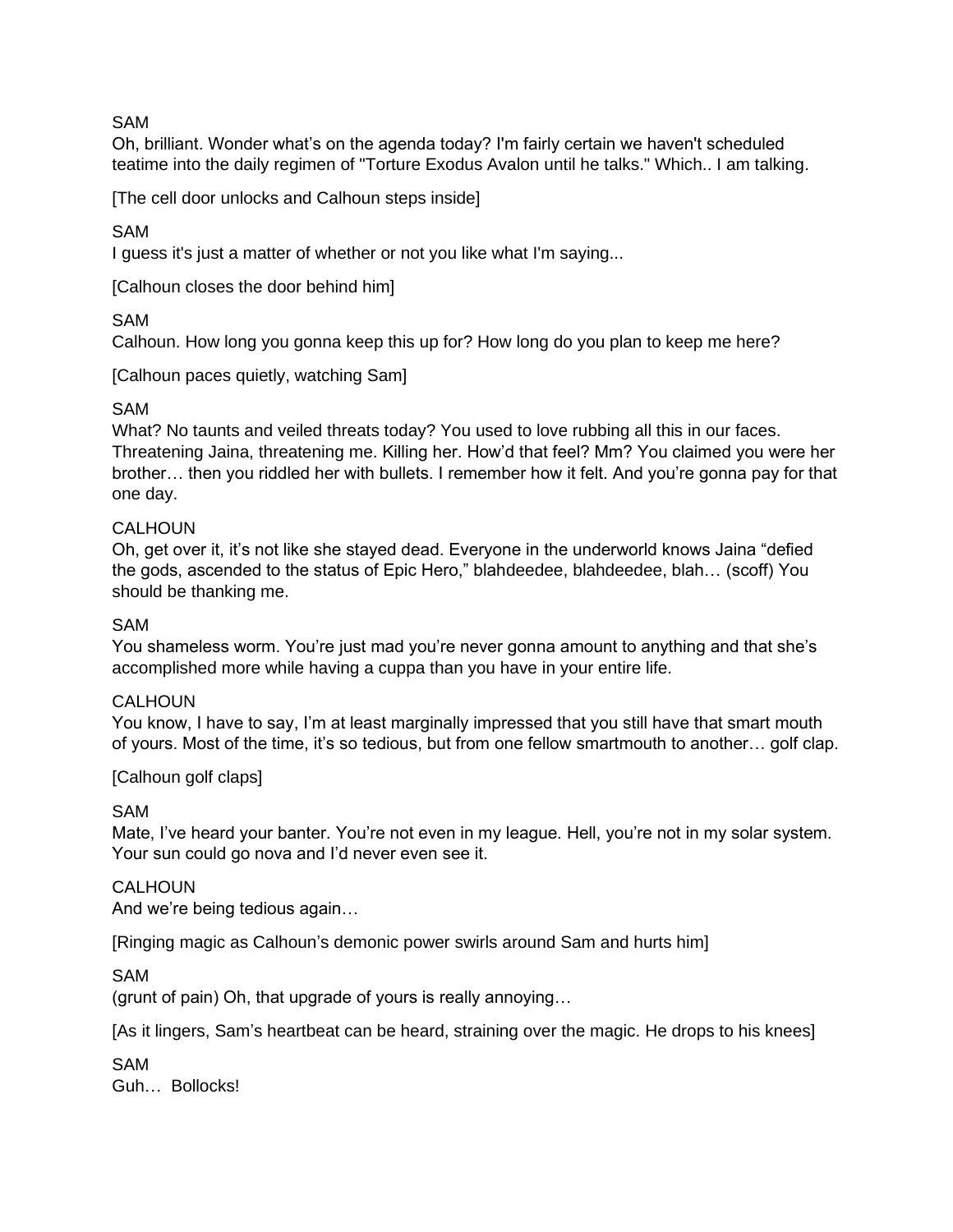## CALHOUN

As fun as this is, I actually do have a very important job that doesn't involve torturing you. This is just my smoke break.

## SAM

Lucky me… (grunts) So... I don't matter. The VP is just "using me" or whatever. And you're just what? A lapdog? How's that feel? Mm? Never being in charge, always doing someone's dirty work? First it was Lilith's… then Obsidian's… then Morgan le Fay?

[Calhoun grabs him, annoyed, ceasing his magic]

## CALHOUN.

I am no one's lapdog. You have no idea what you did to the Underworld by taking out the entire power structure. You and my idiot sister opened the gates to eternity wide open and now we're... restructuring.

## SAM

Oh, yeah? How's that? Who's pulling your leash? Who could possibly be left after Jaina salted and burned the bloody realm? Who's really in charge down there? (laughs) Cause it sure as hell isn't you!

## **CALHOUN**

You don't know anything. That must drive you crazy. For so long, you've been on the top of the world. You have no idea what it's like to scrape for anything at the bottom.

## SAM

Oh, you know nothin' about me, either, mate…

[Calhoun's voice morphs as he reveals his demonic nature]

#### **CALHOUN**

(demon voice) When we're done, you're going to wish you had stayed home and never thought for one second that you could be anything more than a simple mortal good-for-nothing. You will be the example we show the world that anyone who gets in our way will always be found, always be shown vengeance. And that this country is ours. We are its rulers.

#### SAM

You ain't in that "we", Calhoun. So you just keep on barking for your masters. At least the Vice President – oh, what's his name again? Uhhh, oh yeah! At least Connors left a mark on me. You? You're nothing.

#### CALHOUN

(demon voice) Jaina is coming for you. And I think the bosses will want your entrails spread out on a billboard to welcome the fallen hero. What do you think?

#### SAM

You kill me… she'll burn all of you to ash.

[Calhoun paces and drops back to his normal voice]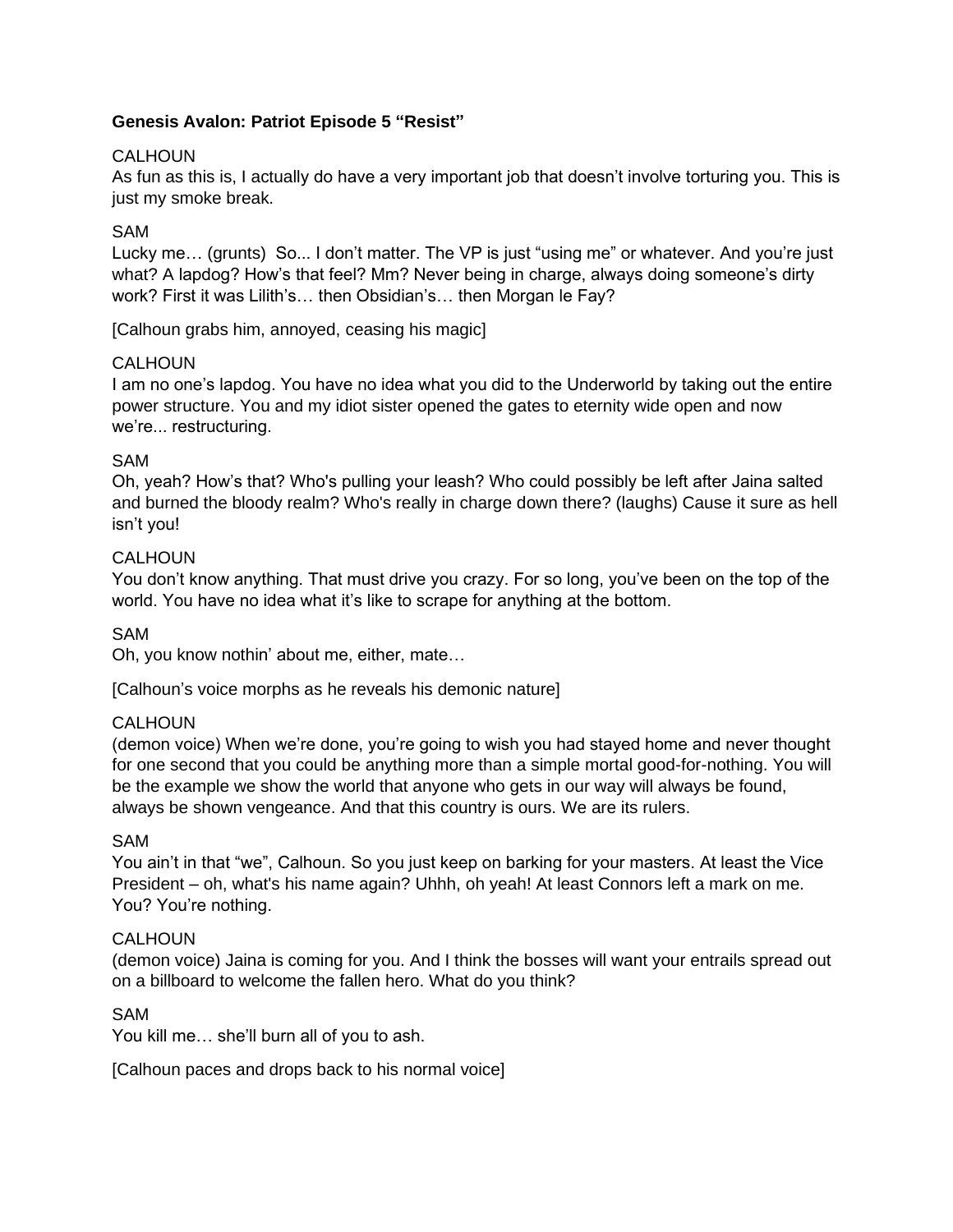CALHOUN With what power? She told the Morrigan to take a hike.

# SAM

If she hadn't, we wouldn't be here to have this conversation

## **CALHOUN**

Maybe not. But, that's the difference between me and you. When world-changing power presents itself, I don't get scared of the consequences.

SAM Maybe you should.

## CALHOUN.

(growls in annoyance) I'm going to use your blood, I think. Big, block letters. "Welcome home, Sis."

[He walks back over to Sam, pauses, then punches him in the jaw]

**CALHOUN** Augh, I hate getting my hands dirty. Guards, open up.

[The cell door opens]

**CALHOUN** He's not really cooperating.

[The guards file in and grab Sam, hauling him to his feet]

CALHOUN

Protocol six, if you don't mind. I have a press briefing in twenty.

SAM

Oh, this again? Can we just… not? I'm just so bored-

[Sam is suckerpunched in the stomach, then blows rain down on him until he collapses]

**\*\*\*\*\*\***

[Ben and John pace at a subway station in NYC, waiting for the train]

**BFN** 

According to what I can tell from the news and the few hijacked Steward feeds we have, they're keeping Exodus Avalon at the "Theta location".

## **JOHN**

Well, then that's where we go.

## BEN

We can't just smash our way in. We need to be sneaky.

## **JOHN**

I have an idea about that, but we need one of those SUVs the Stewards use. And we need a big distraction to keep them from noticing we're commandeering it.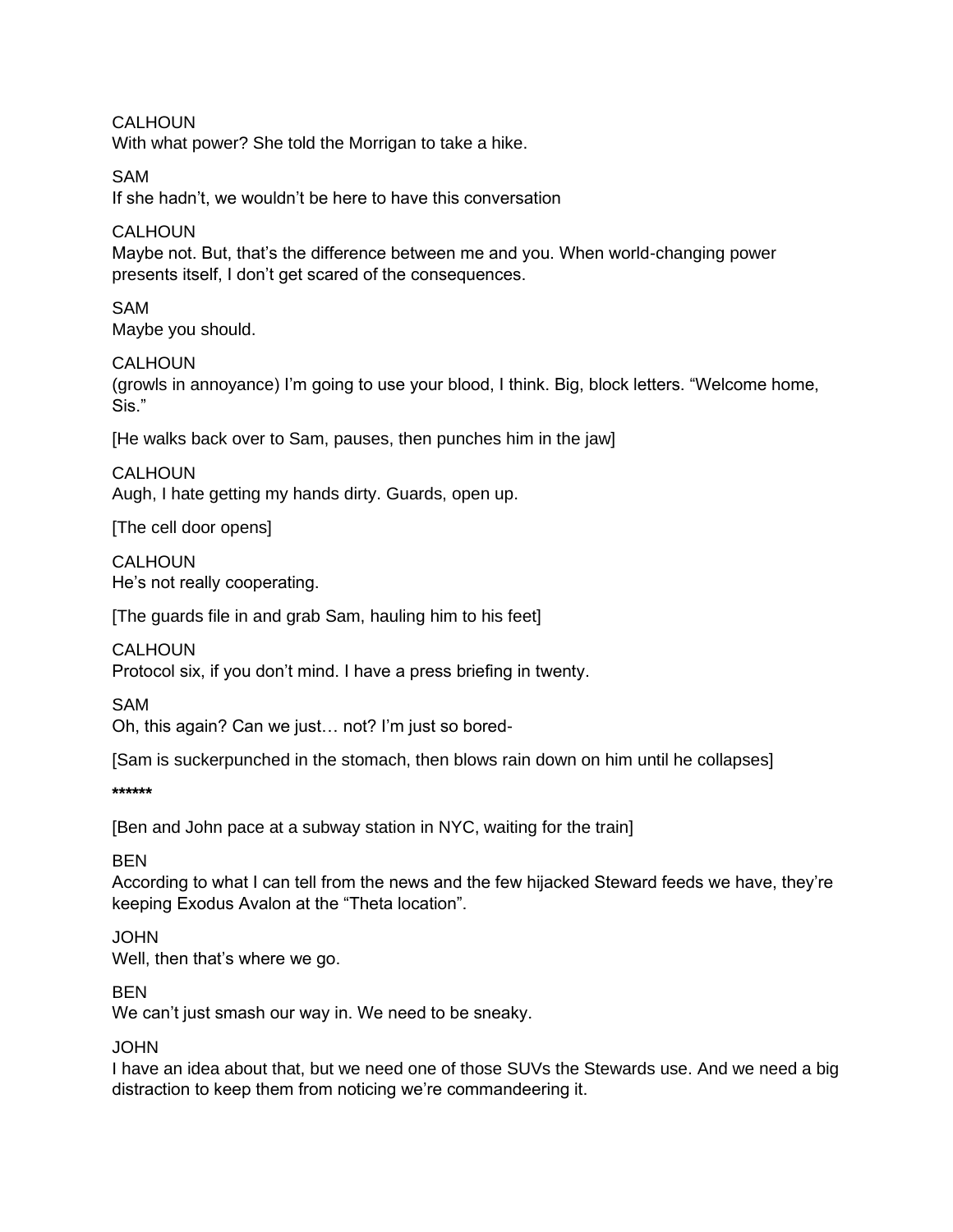**BEN** Stealing it, you mean.

# JOHN

Desperate times. Hey, this was your idea, remember?

# BEN

Okay, stealing a car wasn't my idea, saving an innocent man was. But fine. We steal a car. Where can we even get one?

# JOHN

There's a Steward unit at Penn station. They do ID checks for all train traffic into New York City.

# **BFN**

Yeah, I remember that unit, we had to sneak around them when we got here. There were a lot of them. Like… A lot a lot. Way more than we can take on by ourselves.

# **JOHN**

Well, it's a good thing we aren't going to take on the whole unit.

[A subway train roars into the station and comes to a halt while John talks]

JOHN

We're going to make a distraction that will divert their attention away, then we can get the SUV. Matter of fact, maybe some weapons too.

## JOHN

Come on, this is ours.

[They walk over to the train as it stops, get on as the doors open. People shuffle off of the train and it's fairly quiet. They walk to the back of the train car, the doors close and the train leaves]

# BEN

Dad, I really don't like the idea of causing a ruckus at a major train station just so we can try to get a vehicle.

JOHN

You going to start questioning me again?

BEN

I mean, I don't think we can do this thing alone. We need help.

# **JOHN**

Mm, from who?

# BEN

Other people. There's those V.O.F guys, that speedster. We should find them. Work with them.

JOHN

Ugh, that bunch of hippies and reporters? Goodness' sake, they don't have the first clue how to fight a war.

**BEN** 

Hey.You said we were going to do this my way, right? This was my mission to lead.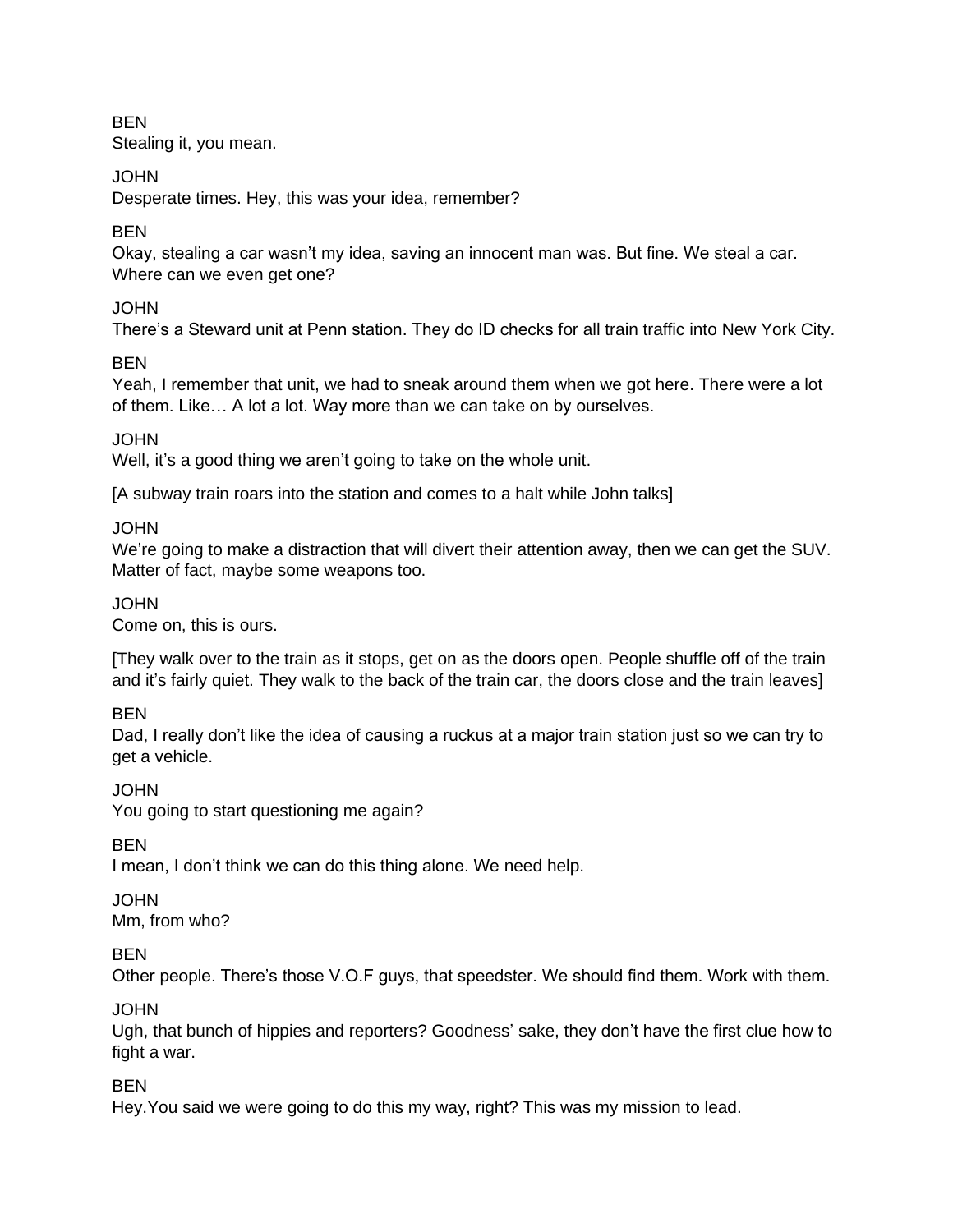## JOHN

(Huff) Then what's your idea.

BEN

Okay… So… I think we use the fact that the Stewards are going to be busy to our advantage. We wait until just before a couple of big trains show up, that's when most of the Steward officers will be down on the station platforms. They won't be at their motor pool. We can sneak in all stealth-y, get past the one or two guys at the motor pool, then take one of the vehicles.

[The train comes to a stop and they walk off the train as Ben talks]

# BEN

We don't need to create a distraction, there's already going to be one.

# JOHN

Hm. Yeah. Yeah, okay, that might work. Uh, only problem is I'm not the best at stealth though….

# BEN

Mm, you are kind of built like a mountain. Okay… So, you do what I normally do; you get to keep watch in the main station, near the platforms where they are doing the ID checks. That way if they get through the security checks fast, you can give me a heads up. I'll get the car and meet you somewhere else afterward.

## **JOHN**

Alright. We'll meet in the alley behind the safe house. Make sure you get some steward uniforms while you're in their supply area, we'll need them for later. You got any tips for me for keeping look out?

# BEN

Look like you're supposed to be there. Like, get a bouquet of flowers or something and think to yourself that you're just here to get Nana off the train for her nice family visit. That sort of thing. You got this, Dad.

JOHN Please be careful, Ben.

**BFN** 

Will do. And Dad? Thanks. Thanks for trusting me.

JOHN

Right. You're welcome… (throat clear) Looks like a couple of trains are due in soon, you should go.

[They walk their separate ways]

**\*\*\*\*\*\***

[Fade into a train horn sounding as the Amtrak-style train is chugging along outside Jaina's compartment]

# JAINA

(yawns) Gods, how much longer? (checks her phone) Ugh, six hours? Should've flown… At least I have a compartment to myself.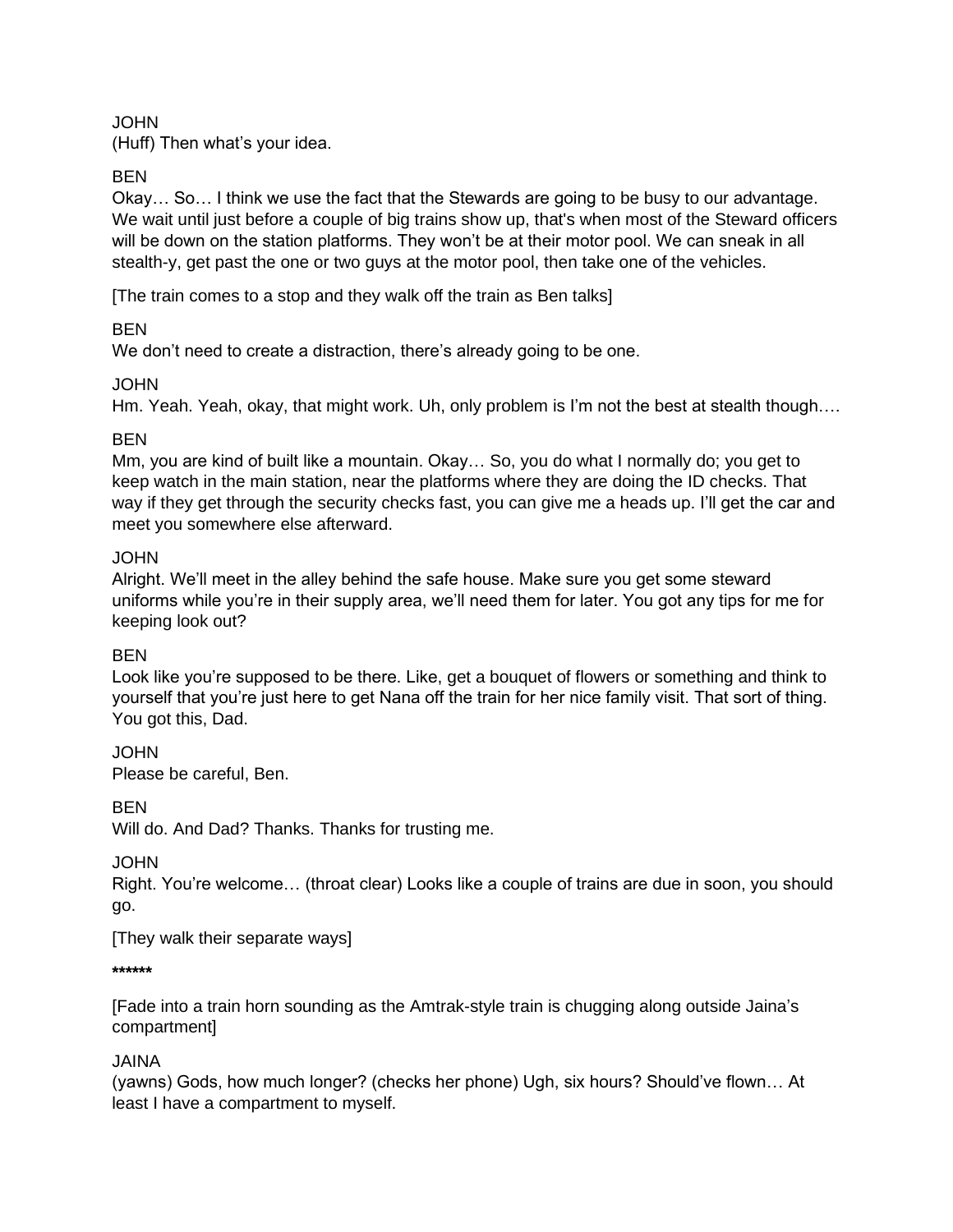[She's lulled to sleep by the rocking of the train]

JAINA Hang in there, Sam… I'm on my way… (yawns again)

**\*\*\*\*\*\***

[Sam can be heard humming to himself as Jaina finds herself in a Dreamscape. Her footsteps echo as she walks down a corridor towards the sound of him humming]

SAM

(absently humming to himself)

JAINA

Sam…

SAM Hello, Angel.

# JAINA

(relief, but since it's a dream she's not overwhelmed or anything) Well, you're a sight for sore eyes.

[she walks over to him and hugs him]

# SAM

Right back at you, luv. Feels like I haven't seen you in ages. I feel like there's a joke somewhere in there that getting married means I should want a break from you, but I've got nothing.

# JAINA

That's probably because we thrive off of teasing each other. (giggles, then that trails off) I'm dreaming, aren't I?

# SAM

I think I am, too. Huh. That's a new trick. Could we always do this? Doesn't feel like this is just my dream.

# JAINA

Maybe it's because I'm getting closer to you. I'll thank the gods for small favors. (Focuses on him, more urgent) I'm on my way. I'm going to get you away from Calhoun.

# SAM

Hang on, Angel, that's not as easy as it sounds. He's not working alone. There's something bigger happening. The bloke that tortured me when the Stewards took us, the one who gave me the scar with his initials? Yeah, Yeah, he's the Vice President now. He's gotta be a demon, too.

[Train whistle in the background that steadily gets louder over the next few lines]

# JAINA

Then gods help them, because I'll kill them both for screwing with my home country and for taking you. Just hang on a little longer –

[The train whistle is louder]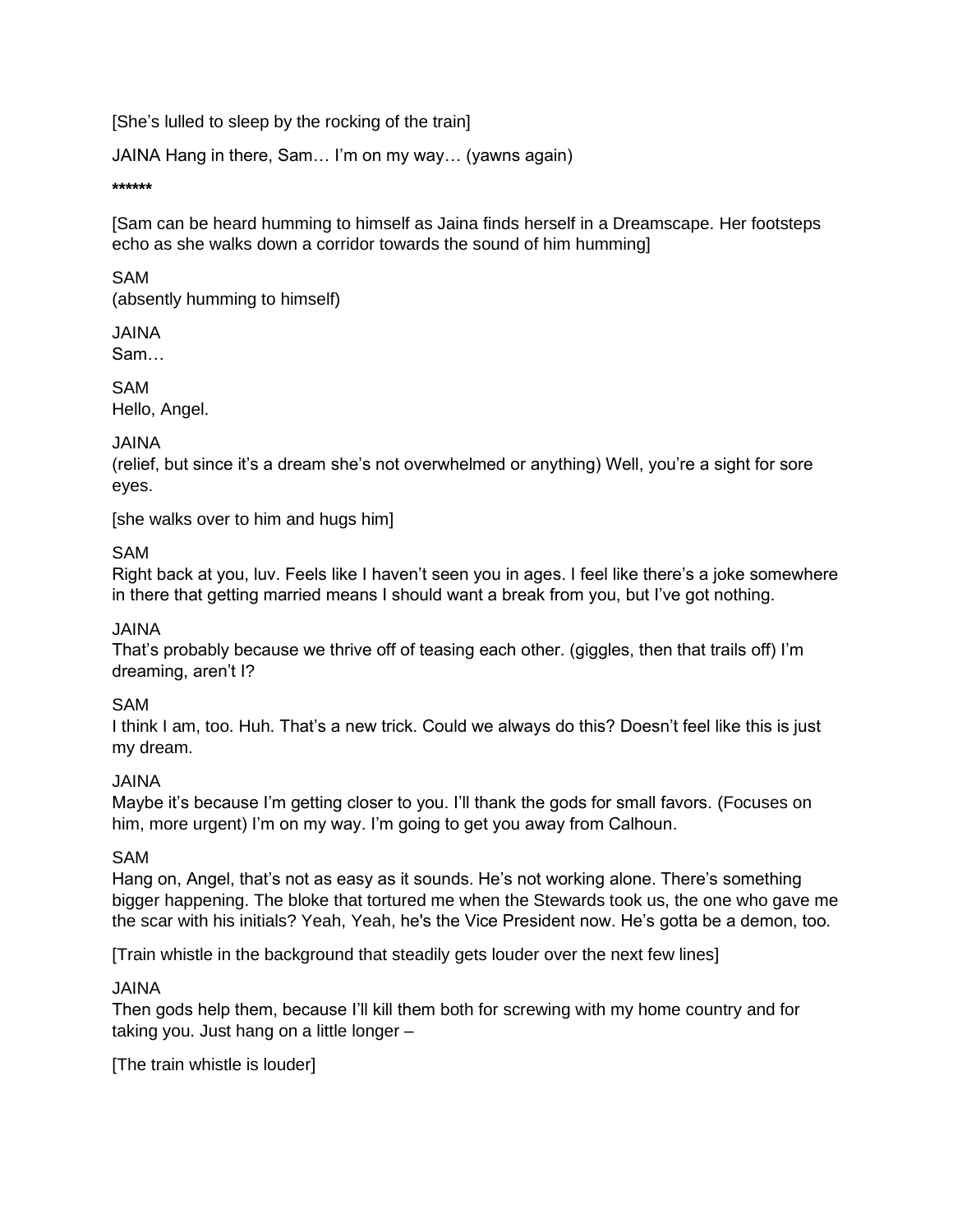SAM

Jaina, I can't hear you! Look, they're using me to lure you back. Don't come get me!

[The train whistle is loud now, overpowering them]

JAINA

(shouting over the whistle) What?! SAM! SAM!

SAM Jaina!

JAINA SAM!

[The train whistle gets louder and louder until suddenly]

**\*\*\*\*\*\***

[Train whistle frantically blaring, brakes hit]

JAINA (Startles awake) Sam!

[The brakes squeal and Jaina is thrown from her seat. She holds onto anything she can, struggling and trying to keep herself from getting injured. The train derails, smashing over and over again as each car is derailed.]

[The train comes to a stop, a fire alarm starts to ring out]

JAINA What the hell… (after a second) Fire…

[Jaina gets up and opens the door for her compartment]

PASSENGERS

There's a fire out there! How are we going to get out? Oh god, we're all gonna die.

CHILD Mommy! Mommy, look! There's a fire!

JAINA We're trapped.

**\*\*\*\*\*\***

[Genesis Avalon: Patriot theme plays]

Featuring the voice talents of: Laura Post as Jaina Tyler David Ault as Sam Tyler Ben Hernandez as Ben Pellson/Minuteman Juwan Royal as John Pellson/Patriot Anna Kelly Rodriguez as Casey Sloane/Vanguard